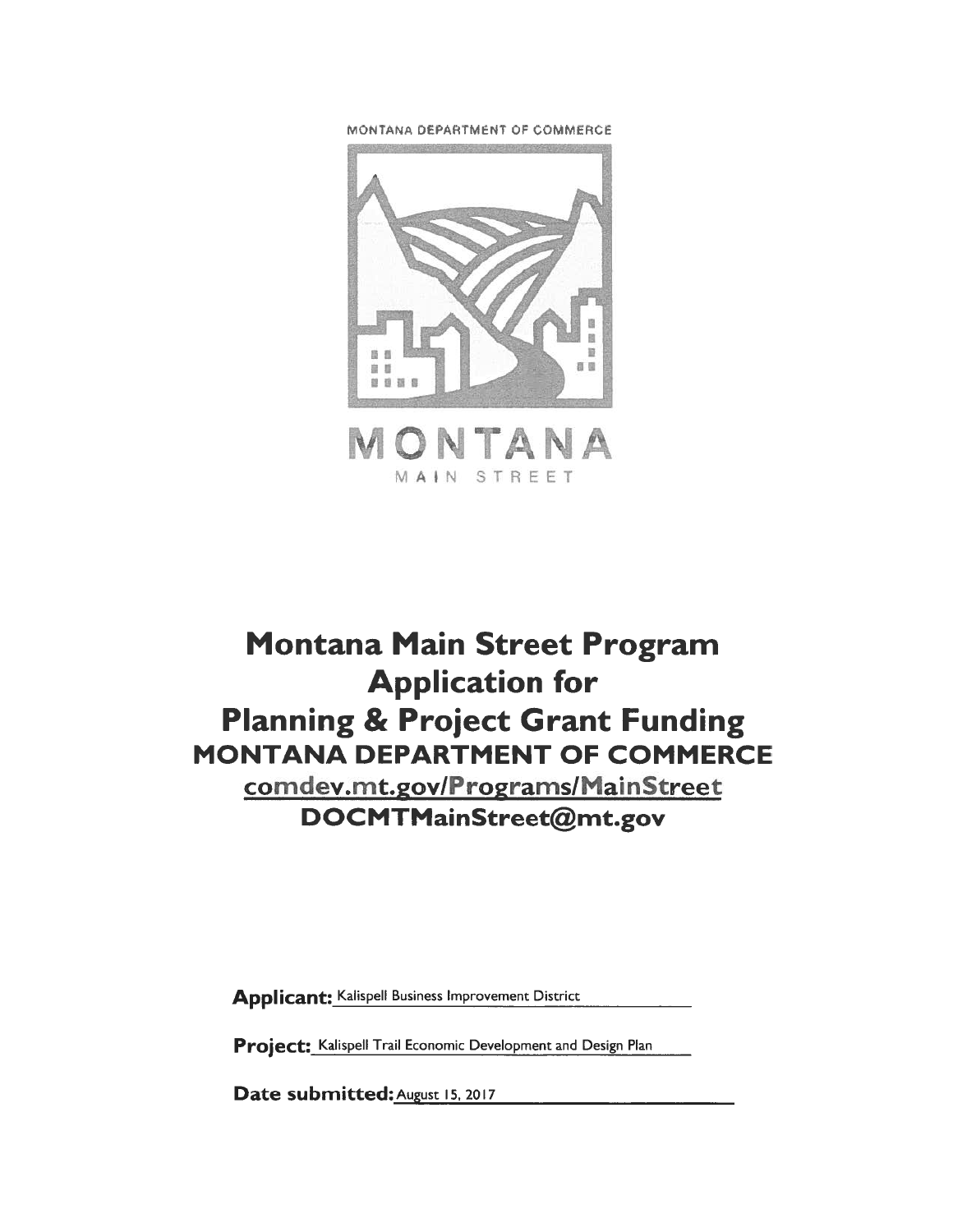# ELIGIBILITY FOR MAIN STREET ASSISTANCE

In order to be eligible for competitive assistance from the Montana Main Street Program, an applicant must be <sup>a</sup> Certified, Designated or Affiliate Main Street Community.

# CRITERIA FOR AWARD OF MAIN STREET ASSISTANCE

In accordance with the goals of the Montana Main Street Program, competitive <sup>p</sup>lanning & project gran<sup>t</sup> funding will be awarded based on the extent to which the proposed project

- (a) Emphasizes downtown revitalization and historic preservation;
- (b) Incorporates the Main Street Center Four Point Approach  $\mathbb{M}$ ;
- (c) Is able to secure matching funds and identify/secure additional funding;
- (d) Demonstrates unified local effort and support; overall ability to fulfill project plan/goals;
- (e) Implements an existing long-range plan, or supports ongoing planning efforts;
- (f) Applicant community has submitted required Montana Main Street reinvestment statistics.

The Department retains sole discretion to approve, deny, modify, or table <sup>a</sup> reques<sup>t</sup> for gran<sup>t</sup> assistance based upon the criteria identified above.

# AWARDING MAIN STREET ASSISTANCE FUNDS

All eligible applications will be accepted after the opening date and will be awarded on <sup>a</sup> revolving basis as funding allows. All submissions (including those sent electronically) must forward the original signed applications to:

> Montana Main Street Program Department of Commerce, Community Development Division PC Box 200523 Helena, MT 59620-0523 Phone 406-841-2756, e-mail: DOCMTMainStreet@mt.gov

PLEASE NOTE: Applications reviewed on <sup>a</sup> revolving basis beginning August 15, 2017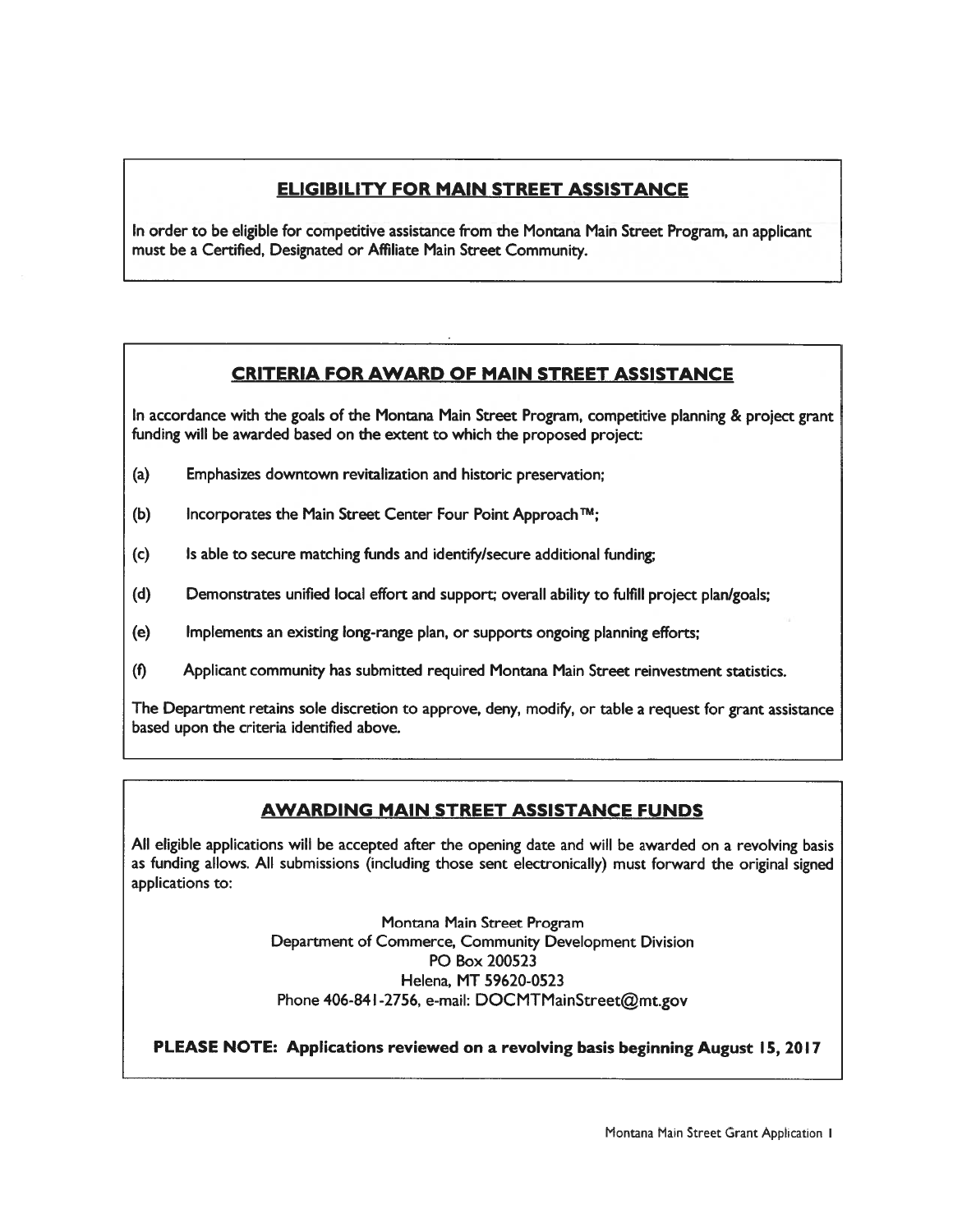# PROJECT SUMMARY INFORMATION

| <b>APPLICANT'S INFORMATION:</b>        |                                                  |
|----------------------------------------|--------------------------------------------------|
| <b>Name of Primary Contact:</b>        | Pamela Carbonari                                 |
| <b>Affiliation of Primary Contact:</b> | Director Kalispell Business Improvement District |
| Phone #:                               | 406-253-8941                                     |
| <b>Email Address:</b>                  | pam@downtownkalispell.com                        |
| <b>Mailing Address:</b>                | <b>PO Box 1997</b><br>Kalispell, Mt. 59903       |

| <b>SECONDARY CONTACT PERSON INFORMATION:</b> |                                                  |  |
|----------------------------------------------|--------------------------------------------------|--|
| <b>Name of Secondary Contact:</b>            | Katharine Thompson                               |  |
| <b>Affiliation of Contact:</b>               | Director City of Kalispell Community Development |  |
| Phone #:                                     | 406-758-7713                                     |  |
| <b>Email Address:</b>                        | kthompson@kalispell.com                          |  |
| <b>Mailing Address:</b>                      | <b>PO Box 1997</b><br>Kalispell, Mt. 59903       |  |

| <b>MAYOR/CITY MANAGER CONTACT INFORMATION:</b> |                                    |  |
|------------------------------------------------|------------------------------------|--|
| <b>Name of Secondary Contact:</b>              | Doug Russell                       |  |
| <b>Affiliation of Contact:</b>                 | City of Kalispell                  |  |
| Phone #:                                       | 406-758-7703                       |  |
| <b>Email Address:</b>                          | drussell@kalispell.com             |  |
| <b>Mailing Address:</b>                        | PO Box 1997<br>Kalispell, MT 59901 |  |

| <b>ADDITIONAL INFORMATION:</b>                                      |                  |
|---------------------------------------------------------------------|------------------|
| Type of Entity (municipal local<br>government, $501(c)(3)$ , etc.): | Local Government |
| Phone #:                                                            | 406-253-6923     |
| Fax #:                                                              | 406-755-6052     |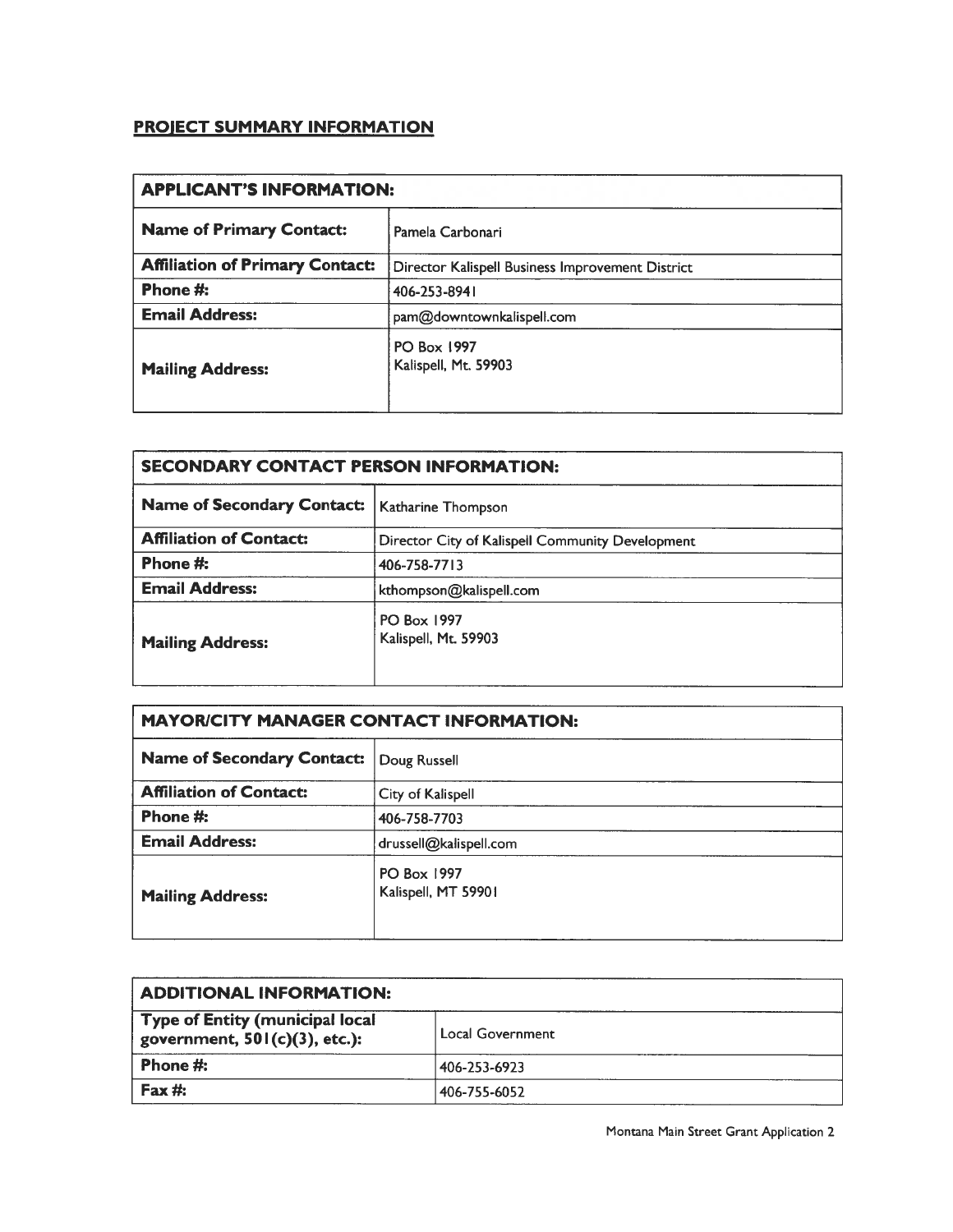| <b>Mailing Address of</b><br>Applicant/Organization:                                | <b>PO Box 1997</b><br>Kalispell, Mt. 59903 |
|-------------------------------------------------------------------------------------|--------------------------------------------|
| Federal Tax ID#:                                                                    | 021996665                                  |
| <b>Main Street Status (Certified,</b><br><b>Designated or Affiliate Community):</b> | <b>Affiliate Community</b>                 |

Note: If project includes historic building rehabilitation or <sup>a</sup> façade improvement, then applicant is strongly encouraged to contact the State Historic Preservation Office for feedback and advice in order to maintain the historic integrity of the building.

### SUMMARY DESCRIPTION OF PROPOSED PLANNING/PROJECT ACTIVITY (one sentence)

This proposed project to Montana Main Street is to suppor<sup>t</sup> an economic development and design plan to connect the Kalispell Trail with Kalispell's historic Downtown.

# LOCATION OF THE PROJECT

The Kalispell Core Area intersects the Kalispell Downtown and Business Improvement District in the heart of the city. The project goal is to connect the 465-acre Kalispell Core Area which runs east to west through the heart of Kalispell, with Historic Downtown through the Kalispell Trail. The center of the 465 acre Core Area is located within the Business Improvement District. The Kalispell Business Improvement District overlaps the Core Area in <sup>a</sup> six block area.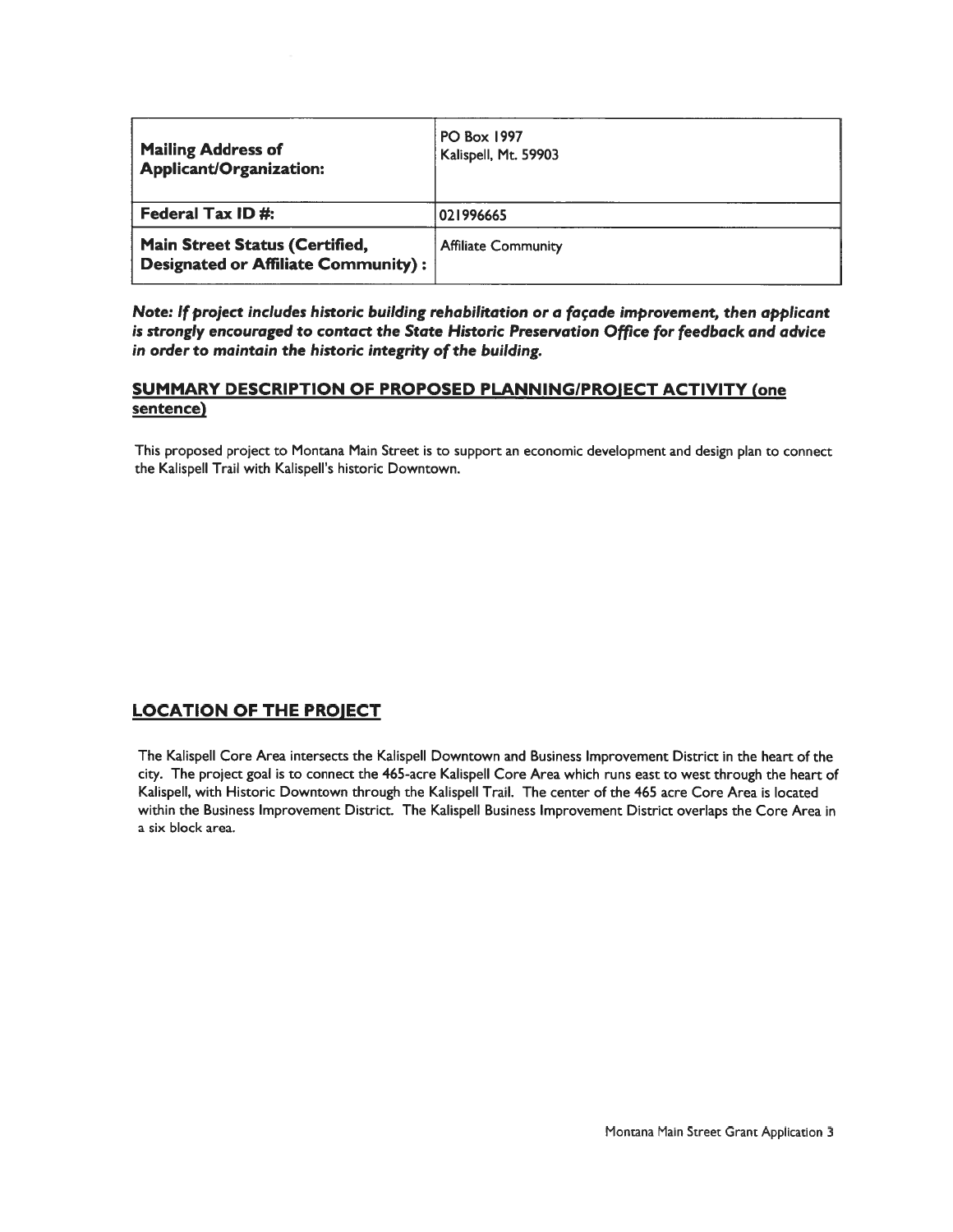| 15000<br><b>MONTANA MAIN STREET GRANT FUNDS REQUESTED: \$</b> |               |                                                            |
|---------------------------------------------------------------|---------------|------------------------------------------------------------|
| <b>OTHER FUNDING SOURCES:</b>                                 | <b>AMOUNT</b> | <b>STATUS OF</b><br><b>COMMITMENT</b><br>(Pending or Firm) |
| Local match (required for affiliate communities)              | \$3000        | Firm                                                       |
| Grant request funds                                           | \$15000       | Pending                                                    |
| CDBG Planning Grant (to be requested)                         | \$50000       | Pending                                                    |
| City of Kalispell Match to CDBG (to be determined)            | \$7000        | Pending                                                    |
| <b>TOTAL ESTIMATED PROJECT COST</b>                           | \$75000       | \$3000                                                     |

Note: Please attach <sup>a</sup> letter of commitment for each funding source and/or organization listed above that provides all or part of the required local match.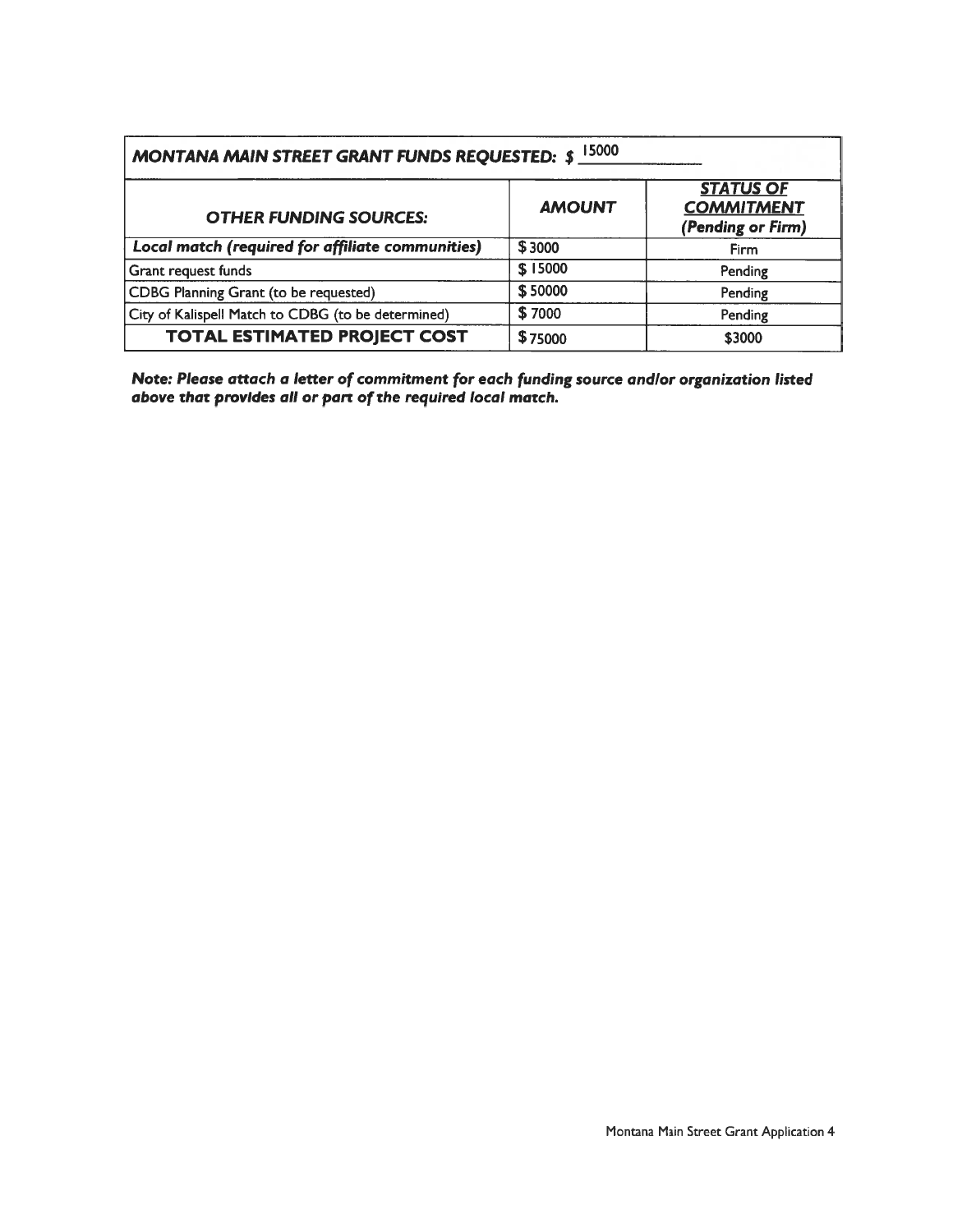### DETAILED PROJECT PROPOSAL

Please describe in detail your community project or need for gran<sup>t</sup> assistance as it relates to the four criteria. Please incorporate maps, photos, plans and other visual supplements as necessary that will suppor<sup>t</sup> your proposal. If you run out of space, please attach additional pages as necessary.

(a) Please describe the need for the proposed project and how it will benefit the downtown community and suppor<sup>t</sup> the goals of the Montana Main Street Program. Please detail how your reques<sup>t</sup> relates to any previous or concurrent larger planning efforts (downtown revitalization <sup>p</sup>lan, growth policy, historic preservation <sup>p</sup>lan, etc.) in the community.

The proposed project is <sup>a</sup> design effort to create fluid interaction between users of the new Kalispell Trail (to be built with USDOT TIGER funds in 2019) and Kalispell's Main Street/Downtown area. The Trail will be built in the Core Area, but the key to this infrastructure meeting the goals of economic revitalization and <sup>p</sup>lacemaking for the community are in thoughtful, community-based design. It is critical that <sup>a</sup> well-structured <sup>p</sup>lanning process is utilized to foster community input and introduce concepts that may be new or tried and true for consideration. The process must include logistics of safe pedestrian and bicycle transportation routes with <sup>a</sup> wide array of features in the built environment that engage people. Kalispell needs <sup>a</sup> comprehensive economic development and design plan to integrate the new Kalispell Trail and our Historic Downtown.

To fully explain this reques<sup>t</sup> it is important to review the history and partners on this project. The City of Kalispell began working with the community on its Core Area Plan in <sup>2010</sup> funded by an EPA Brownfields Area-Wide Planning grant. City staff conducted <sup>18</sup> months of extensive community involved <sup>p</sup>lanning including <sup>139</sup> meetings with area business and property owners, seven quarterly newsletters, an open house event and scores of public presentations including monthly updates to the Kalispell Business Improvement District. The top goal identified in the plan was to ge<sup>t</sup> the rail road tracks out of the center of Kalispell for the purpose of making this <sup>a</sup> more walkable community attracting more people and business to the center of town. City Council adopted the Core Area Plan in December 2012. In February 2013, Flathead County Economic Development Authority (FCEDA) utilized <sup>a</sup> \$1 million US Economic Development Administration gran<sup>t</sup> to purchase <sup>a</sup> 40-acre reclaimed grave<sup>l</sup> <sup>p</sup>it along the BNSF rail line on the east side of Kalispell. This land acquisition represented <sup>a</sup> significant step toward <sup>a</sup> 20-year effort to build an industrial rail par<sup>k</sup> in the Flathead Valley to improve access to markets for industry in this geographically isolated area as identified repeatedly by the Comprehensive Economic Development Strategy (CEDS). The City and FCEDA applied to the US Department of Transportation for <sup>a</sup> Transportation Investment Generating Economic Recovery (TIGER) gran<sup>t</sup> which was awarded in October 2015.

The USDOT TIGER gran<sup>t</sup> project consists of two distinct and interconnected <sup>p</sup>hases: I) build an new industrial rail par<sup>k</sup> (Glacier Rail Park) on the reclaimed grave<sup>l</sup> <sup>p</sup>it site accessing existing BNSF rail line and relocating two downtown Kalispell rail served businesses to the rail park; 2) remove the old railroad tracks running through town with <sup>a</sup> 1.6 mile multi-use trail, the Kalispell Trail, for resident and non-resident transportation and recreational use. The construction of the first of two <sup>p</sup>hases of the TIGER gran<sup>t</sup> is beginning August 2017.

This proposed project to Montana Main Street is to suppor<sup>t</sup> an economic development and design <sup>p</sup>lan connecting the Kalispell Trail with Kalispell's Historic Downtown. While engineering and construction costs of the Trail are budgeted and funded through the TIGER grant with the City, a plan for integration with and attraction of businesses and final trail design are not. Thus Kalispell's Business Improvement District is now pursuing the Montana Main Street resources and the City of Kalispell will pursue <sup>a</sup> Montana Department of Commerce Community Development Block Grant (CDBG) Planning gran<sup>t</sup> when those applications become available. If successful, the intent is to pool the Montana Main Street and BID match with <sup>a</sup> CDBG Planning gran<sup>t</sup> and City of Kalispell match to hire <sup>a</sup> consulting firm to develop this economic development and design plan to include public process based on local priorities with attention to integrating the Core Area with Historic Downtown Kalispell. The deliverables are an economic development plan and designs for amenities ranging from free wi-fi to public spaces, pedestrian wayfinding, bike racks, outdoor furniture, landscaping, etc. to be constructed as par<sup>t</sup> of the TIGER project.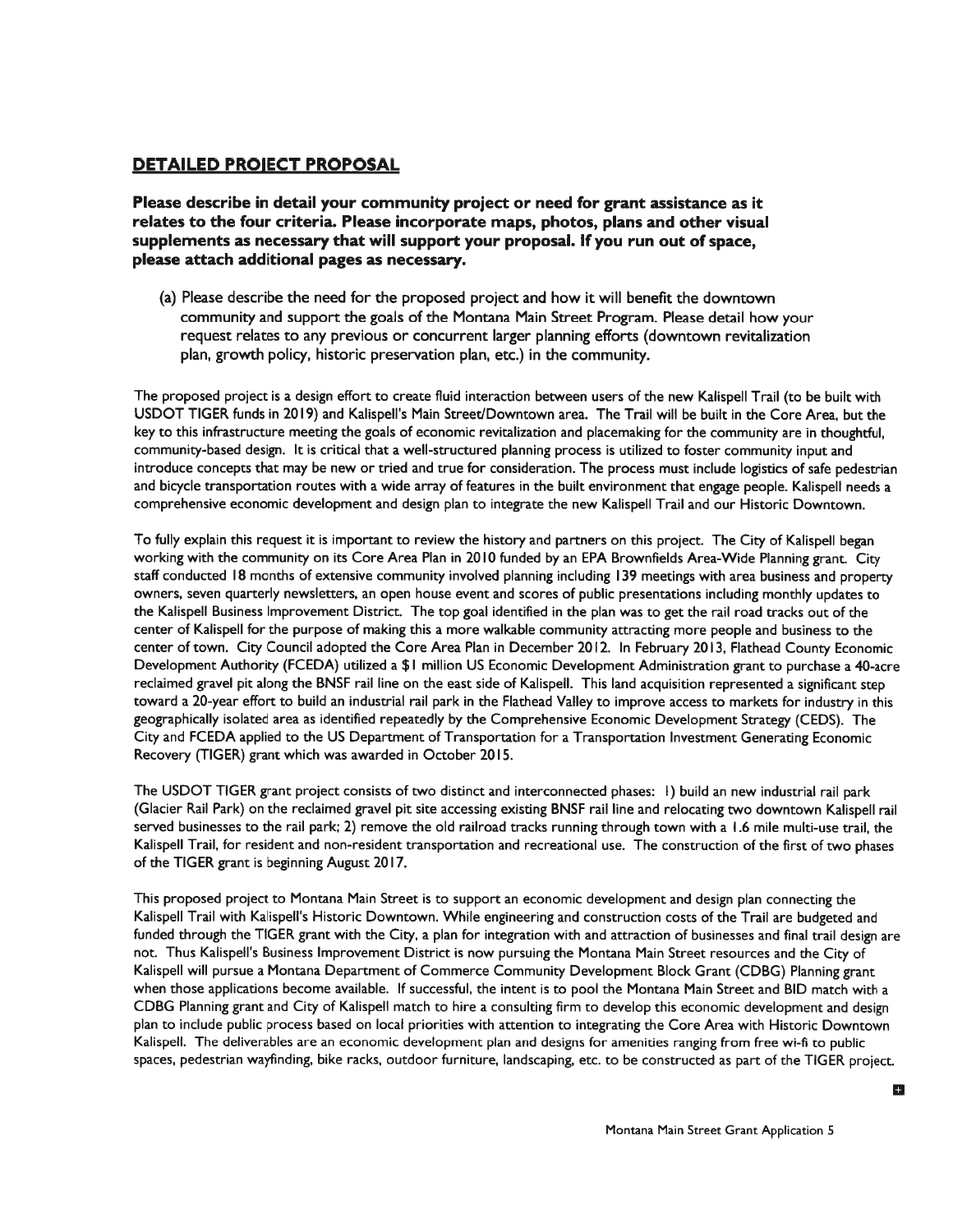### DETAILED PROJECT PROPOSAL—CONTINUED

(b) Describe how the proposed project will incorporate the Main Street Center Four Point Approach<sup>™</sup> as established by the National Trust for Historic Preservation.

The proposed project will incorporate the Main Street Center Four Point Approach as established by the National Trust for Historic Preservation in the following ways:

#### **Organization**

The Kalispell Business Improvement District Board (BID) of Directors is made up of Downtown building owners who volunteer to serve the community through betterment of Downtown. With the suppor<sup>t</sup> of its staff program coordinator, this group has participated with the City of Kalispell over the years in the Core Area <sup>p</sup>lanning process and providing suppor<sup>t</sup> to the TIGER gran<sup>t</sup> application. Now that the TIGER project is moving ahead with the first phase of construction, the BID looks forward to continuing this partnership with the City relating to design of the trail that will create <sup>a</sup> cohesive <sup>p</sup>lan for connecting the TIGER project's Kalispell Trail with Downtown.

#### Promotion

The TIGER project is transformational to Kalispell creating <sup>a</sup> new direction for Kalispell's next 100 years. Connecting Downtown Kalispell to the Trail project in meaningful and tangible ways through an overall design will reignite the excitement of Downtown as <sup>a</sup> community place, <sup>a</sup> third place, where locals and non-resident visitors will want to be. This excitement, paired with concientious design, will drive foot traffic to Downtown breathing fresh life into the heart of Kalispell.

#### Design

Kalispell's Main Street/Downtown is unique: it is the only historic downtown in the Flathead Valley. This treasure must be carefully maintained through community and policy standards. With the new Trail ye<sup>t</sup> to be built, this is the golden opportunity to ensure that the Kalispell Trail is sensitive to and reflective of this rich architectural base where quality design is the outgrowth of an intensive community planning process to be observed for the long-term.

#### Economic Vitality

A significant par<sup>t</sup> of the magic of Downtown is its ability to attract adaptive reuse of buildings that served our ancestors over 100 years ago. Just as the buildings were pu<sup>t</sup> to productive use in the time of horse and buggy, these same buildings are or can be the sustainable commercial area today--if we carefully anticipate the future needs of our community.

The Core Area Plan was important to Kalispell because it: was the most extensive community <sup>p</sup>lanning effort Kalispell has ever experienced; its resulting document is being pu<sup>t</sup> to real use and led to the successful USDOT TIGER gran<sup>t</sup> award; it creates <sup>a</sup> common foundation from which this community is moving forward with <sup>a</sup> common language; it emphasizes the critical juncture of Downtown and the Core Area for Kalispell's future.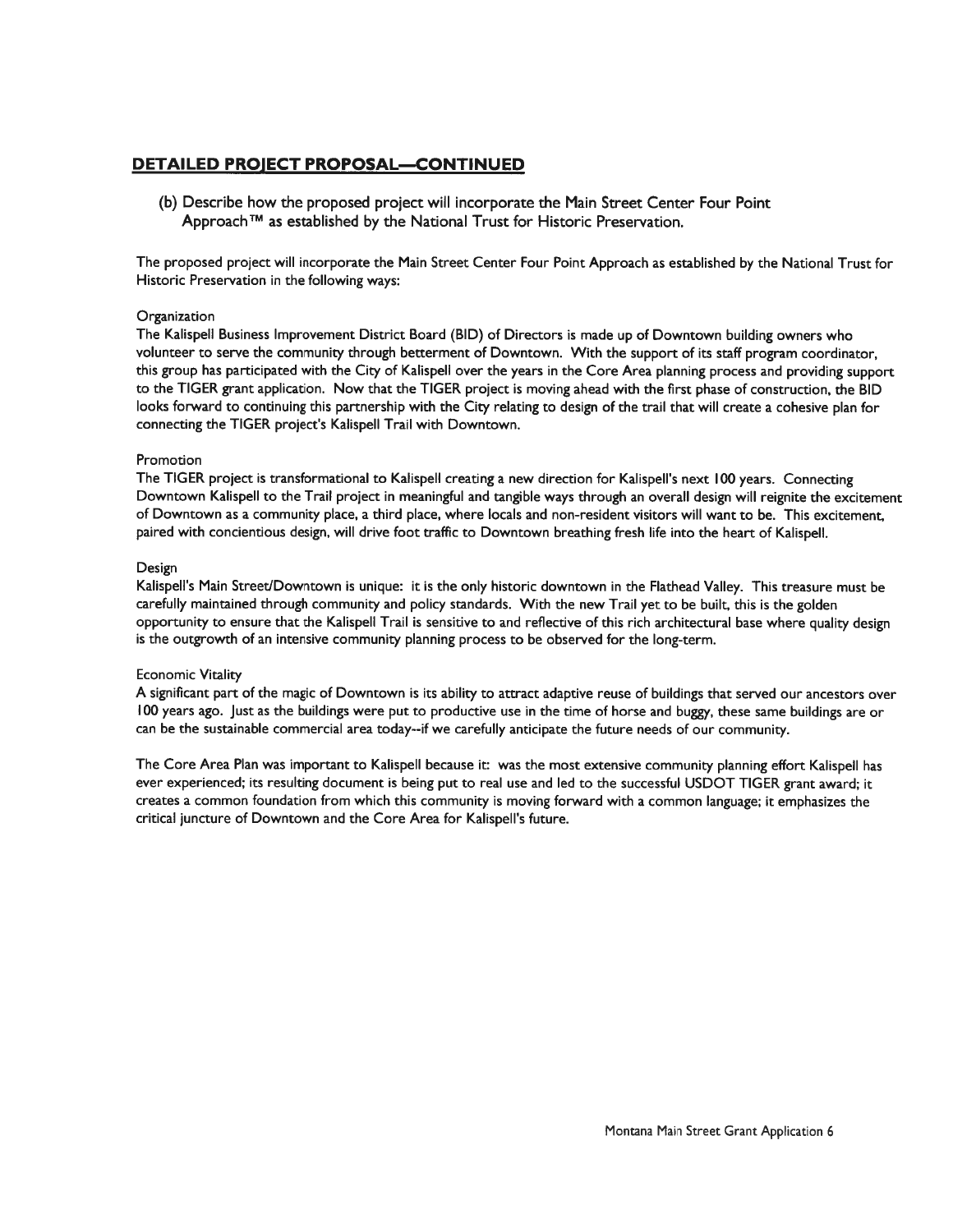### DETAILED PROJECT PROPOSAL—CONTINUED

(c) Describe the availability of matching funds and whether additional funding has been identified and/or secured at this time (this may include other gran<sup>t</sup> sources, loans or cash on hand from the organization or local governmen<sup>t</sup> entity).

The City of Kalispell has funding from the USDOT TIGER gran<sup>t</sup> and City Tax Increment Finance District funds to cover costs for property acquisition, engineering, safety upgrades and trail construction of the 1.6 mile trail. However, the TIGER funds are restricted to transportation infrastructure construction and do not cover the critical design components for integrating the trail with Historic Downtown and other amenities including historic Woodland Park. This project is exciting and challenging as it is the confluence of <sup>a</sup> multitude of existing community <sup>p</sup>lans and those that are still in development--meaning that there is much to consider and coordinate. To successfully plan for this trail as the nexus of the Core Area with Kalispell's Historic Downtown will require <sup>a</sup> well-managed planning process that is reflective of community priorities, draws upon demonstrably successful examples from around the country, focuses on attracting business and designs <sup>a</sup> built environment that is inviting, sustainable and reflective of Kalispell's unique character.

The Kalispell Business Improvement District (BID) Board has committed \$3,000 from its fiscal year 2018 budget to match this Montana Main Street request. These funds are available immediately upon <sup>a</sup> gran<sup>t</sup> award.

The City of Kalispell is funded with \$3,072,108 by the USDOT TIGER gran<sup>t</sup> for Trail engineering and construction and has committed \$1,114,892 in matching funds from its Westside Tax Increment Finance District (TIF) per Resolution No. 5719 approved unanimously on June 1, 2015 (note the Resolution addresses the full TIGER gran<sup>t</sup> which builds the industrial rail park and also the trail).

The City will apply to the Montana Department of Commerce CDBG Planning gran<sup>t</sup> program when available for <sup>a</sup> \$50,000 planning gran<sup>t</sup> and intends to provide appropriate match through its Westside TIF.

The expected total cost of hiring <sup>a</sup> consulting firm to work with the Kalispell Business Improvement District and the City of Kalispell to create and economic development and integrated trail design is \$75,000. The intent is to leverage funding as follows:

| Montana Main Street Award                     | \$15,000 |  |
|-----------------------------------------------|----------|--|
| Kalispell Business Improvement District Match | \$3.000  |  |
| CDBG Planning Grant (to be requested)         | \$50,000 |  |
| City of Kalispell Match (to be determined)    | \$7,000  |  |
| <b>Total Sources</b>                          |          |  |

\$75,000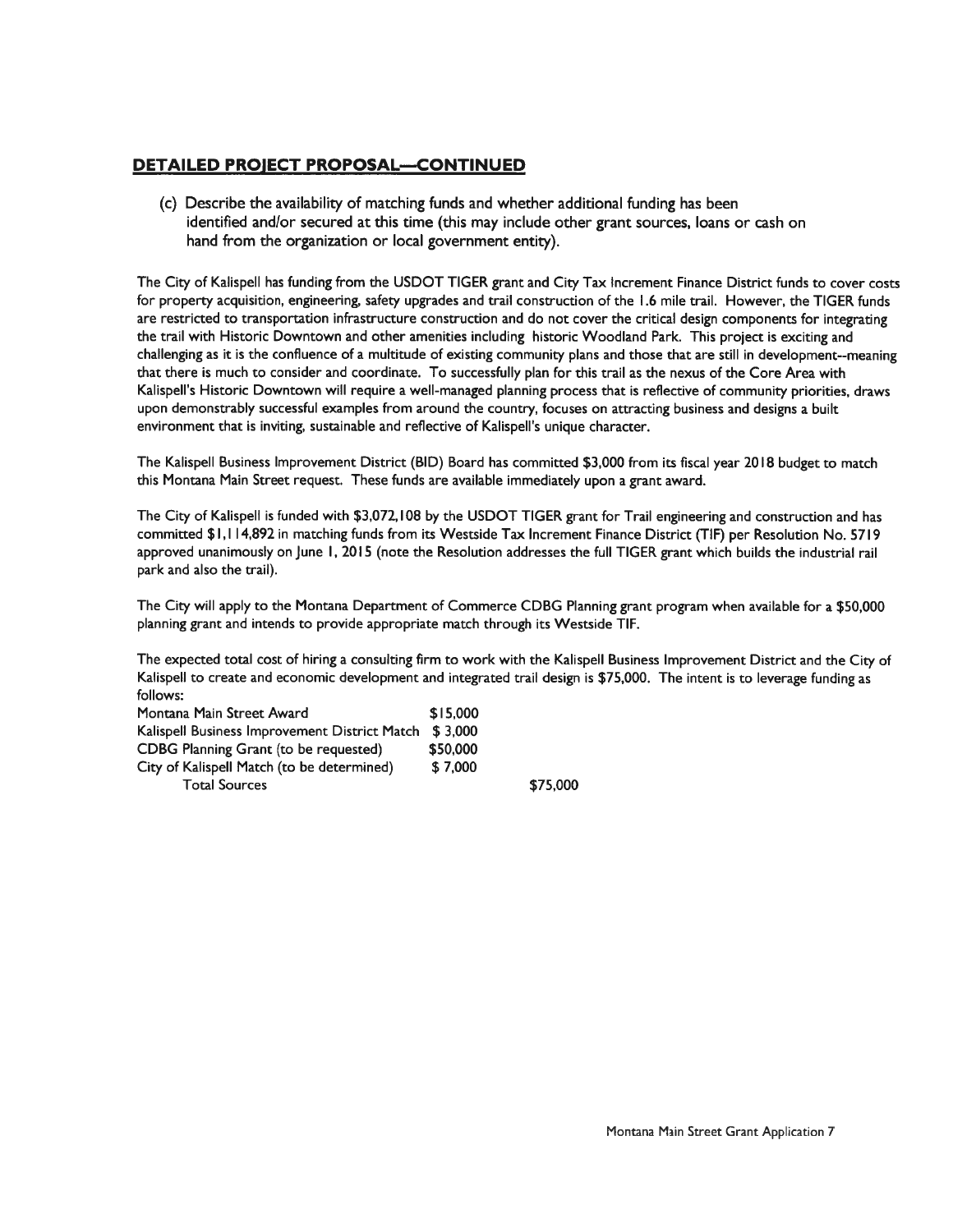### DETAILED PROJECT PROPOSAL—CONTINUED

(d) Describe the local effort and suppor<sup>t</sup> for the project to date, as well as the community's overall ability to complete the proposed project in accordance with the attached implementation schedule.

The Kalispell BID has successfully implemented previous Montana Main Street grants including: facade improvement gran<sup>t</sup> of \$15,000 with <sup>a</sup> match of \$15,000. The \$30,000 effort assisted <sup>10</sup> properties in its boundaries to improve facades and leveraged over \$90,000 in private funds. The BID boundary was expanded and renewed in 2017 and now includes 110 more properties demonstrating strong suppor<sup>t</sup> for the work of the BID and interest in its continued efforts on behalf of Downtown. This

The City has <sup>a</sup> long history of demonstrated capacity to successfully conduct large scale planning and implementation projects including those referenced specifically in this project:

--2010 EPA Brownfields Area-Wide Planning Grant: \$175,000

--2012 Montana Department of Commerce Big Sky Trust Fund Grant: \$25,000

--2015 US Department of Transportation, Transportation Generating Economic Recovery (TIGER) Grant: \$10 million

| The TIGER grant project period is August 1, 2017 through June 30, 2022. The TIGER project timeline is: |                          |
|--------------------------------------------------------------------------------------------------------|--------------------------|
| Construct Rail Park at east edge of Kalispell                                                          | August 2017-August 2018  |
| Construct new facilities in Rail Park for two existing                                                 |                          |
| Kalispell rail businesses to relocate                                                                  | April 2018-November 2018 |
| Kalispell Trail Economic Development Plan and Design Process                                           | 2018                     |
| Remove existing rail line in Kalispell                                                                 | 2019                     |
| <b>Construct Kalispell Trail</b>                                                                       | 2020                     |

The proposed economic development and design plan integrating the Core Area with Historic Downtown Kalispell is based upon previous plans including:

• Growth Policy: http://kalispell.com/planning/documents/FinalGrowthPolicyPlan-1t2035.pdf

• Core Area Plan: http://kalispell.com/community\_economic\_developmentldocuments/LowResolutionVersion.pdf

• DRAFT Downtown Plan:

http://kalispell.com/community\_economic\_development/documents/CityofKalispell-TheDowntownPlan.pdf

Specific language in the Core Area Plan, Chapter 3--Visions and Goals in Action address the community priorities of supporting historic preservation, expanding cultural events, creating <sup>a</sup> mix of business and housing uses, improving infrastructure to allow development and creating visual cues through design to mark the Core Area and Downtown as distinct from the surrounding areas.

Language in the Draft Downtown Plan echoes key concepts from the Core Area, again as voiced by the community <sup>p</sup>lanning process. Articulated on the pages 11, 12, 17, 30, 37 & 40 are the priorities of maintaining Main Street's historic character while upgrading infrastructure for business development and enticing the public to the area with events and entertainment.

Additionally, the City has signed <sup>a</sup> Memorandum of Agreement (MOA) outlining <sup>a</sup> set of specific features that the will be built into the Trail design to address the history and culture of the community. Parties to this agreemen<sup>t</sup> include: the Federal Railroad Administration, the Montana State Historic Preservation Office, the Surface Transportation Board, the Northwest Montana Historical Society and the Kalispell Business Improvement District.

Hard copies of the Core Area Plan, Draft Downtown Plan and the MOA are attached.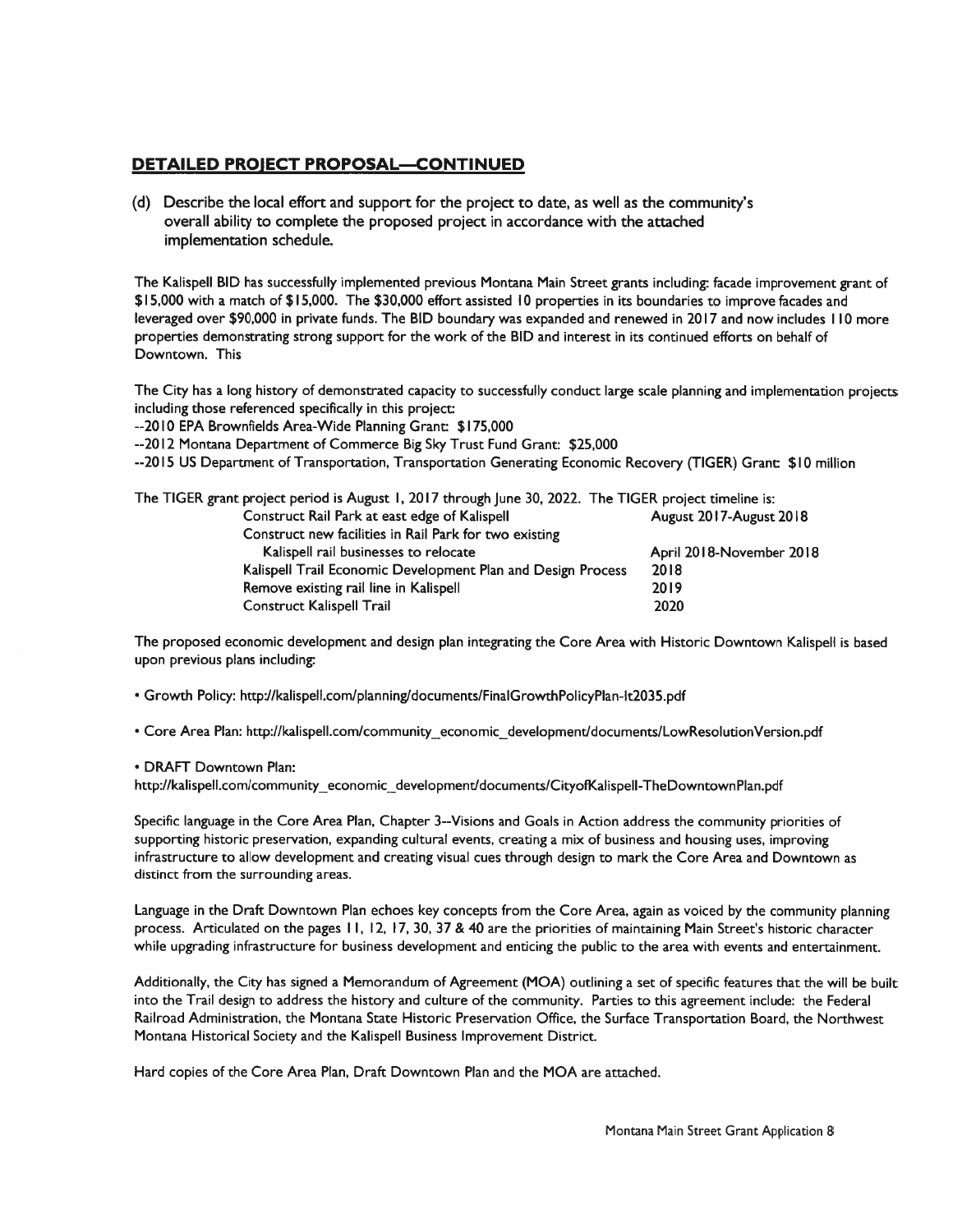# IMPLEMENTATION SCHEDULE FOR COMPLETING THE PROJECT

Please provide <sup>a</sup> brief timeline of when the project will begin and conclude, identifying key deliverables and general timeframes, using the format below:

| <b>TASK</b>                                        | <b>MONTH</b>        |
|----------------------------------------------------|---------------------|
| Montana Main Street grant award                    |                     |
| publish request for proposals                      | 2                   |
| select consulting firm through competitive process | $3-4$               |
| consulting firm working with community             | $4 - 7$             |
| draft report                                       | $8-9$               |
| review draft with key community stakeholders       | $10 - 11$           |
| final report                                       | 12                  |
| <b>COMPLETION DATE:</b>                            | one year from award |